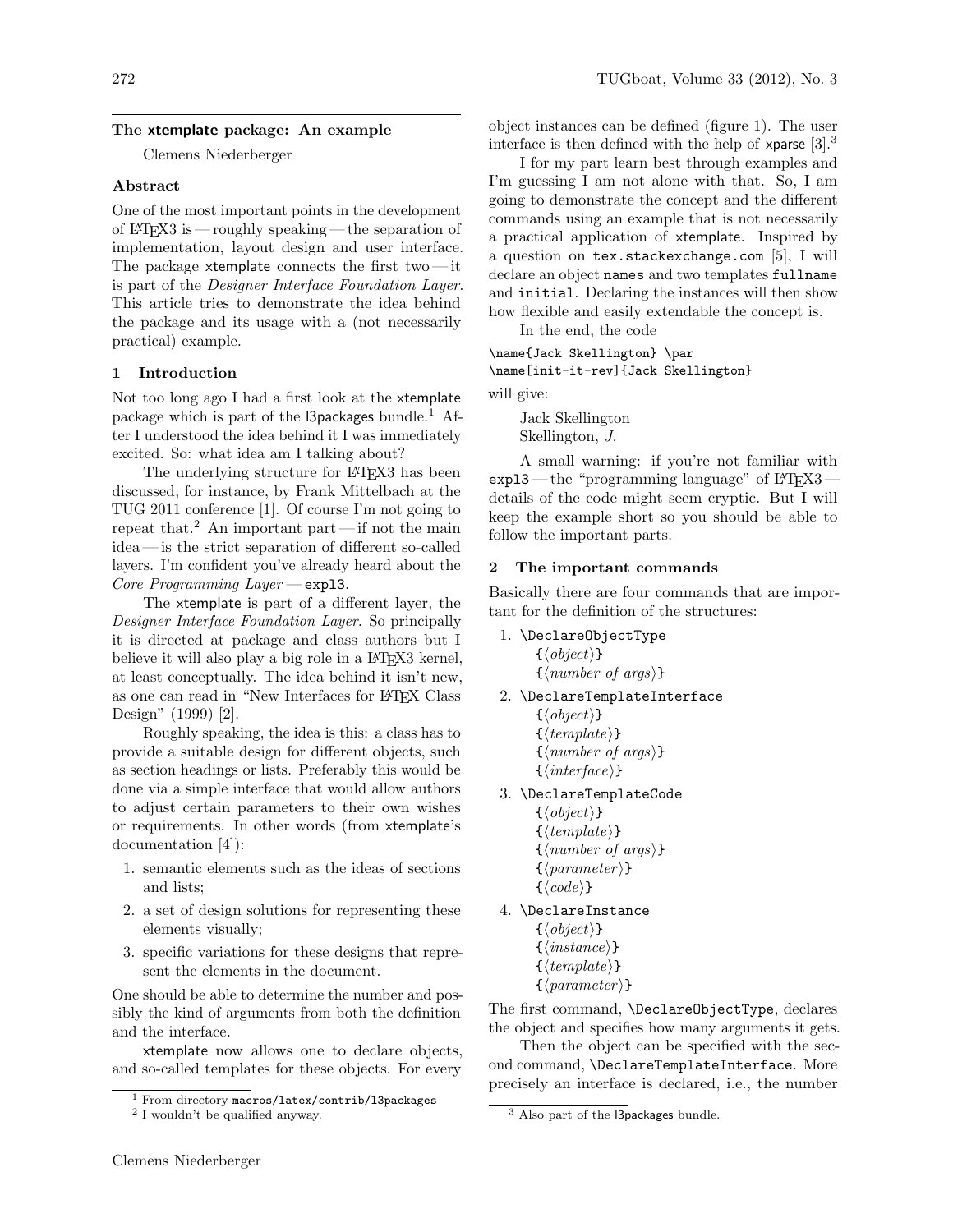

Figure 1: Schematic figure of the relationships between object, templates and instances.

and type of parameters are declared with which the template can be customized later.

The third command, \DeclareTemplateCode, is where the actual definitions are made. The parameters defined in the interface get variables assigned, and code is defined that determines the behaviour of the template.

The fourth command, \DeclareInstance, at last defines an instance that instantiates a template with concrete values for the parameters. Each of these instances can then be used in the user command with \UseInstance.

### 3 An example

Now let's consider an actual example.

#### 3.1 The object

The first thing to do is to think about the basic interface. The user command of our object names is going to be \name, with one argument taking the lastname and firstname separated with a space. At a level deeper, though, we want to handle lastname and firstname as two separate arguments. Thus the object is going to get two arguments:

```
\usepackage{xtemplate,xparse}
% we use expl3, so activate the expl3 namespace
\ExplSyntaxOn
```

```
% #1: lastname, #2: firstname
\DeclareObjectType { names } { 2 }
```
The next thing to do is to specify the templates.

#### 3.2 The templates

Templates are declared for an existing object. First the interface has to be specified. The number of arguments of the template and a possible list of parameters has to be declared. Every parameter is given a certain type and can get a default value.

```
% the interface for the template 'fullname':
\DeclareTemplateInterface{names}{fullname}{2}
{
  \alpha
```

| reversea      | : poolean | $-$ raise, |  |
|---------------|-----------|------------|--|
| use-last-name | : boolean | = true     |  |

```
use-first-name : boolean = true
 last-name-format : tokenlist
 first-name-format : tokenlist
}
% the interface for the template 'initial':
\DeclareTemplateInterface{names}{initial}{2}
{
 reversed : boolean = false
 use-last-name : boolean = true
 use-first-name : boolean = true
 last-name-format ; tokenlist
 first-name-format : tokenlist ,
 last-name-inital : boolean = falsefirst-name-initial : boolean = true
```

```
}
```
The parameters that are defined here can easily be extended and are determined by the type of object and of course the desired degree of complexity. Here we have just a few to demonstrate the concept.

After the interfaces for the templates have been declared the actual code can be defined. Let's start with fullname. We're going to need suitable variables or functions for the parameters. In the  $\langle code \rangle$ part \AssignTemplateKeys will define them with actual values and activate them.

Our code now only tests the values of the boolean variables and writes the names in the given order. The solution is not the most elegant one but will do for this demonstration:

```
% variables first:
\bool_new:N \l_names_reversed_bool
\bool_new:N \l_names_use_last_bool
\bool_new:N \l_names_use_first_bool
\tl_new:N \l_names_last_format_tl
\tl_new:N \l_names_first_format_tl
% now the template code:
% #1: lastname, #2: firstname
\DeclareTemplateCode {names} {fullname} {2}
{
   reversed = \lceil \frac{\text{max-reversed\_bool}}{\text{max}} \rceiluse-last-name = \lceil \frac{1}{name} \rceil, \ldots, \lceil \frac{1}{name} \rceil, \ldots, \lceil \frac{1}{name} \rceil, \ldots, \lceil \frac{1}{name} \rceil, \ldots, \lceil \frac{1}{name} \rceil, \ldots, \lceil \frac{1}{name} \rceil, \ldots, \lceil \frac{1}{name} \rceil, \ldots, \lceil \frac{1}{name} \rceil, \ldots, \lceil \frac{1}{name} \rceil, \ldots, \lceil \frac{1}{name} \rceil, \ldots, \lceil \frac{1}{name} \rceil, \ldots, \lceil \frac{1}{name} \rceil, \ldots,use-first-name = \lceil_names\_use\_first\_bool \rceillast-name-format = \lceil \text{names}\_last-format\_tl,
```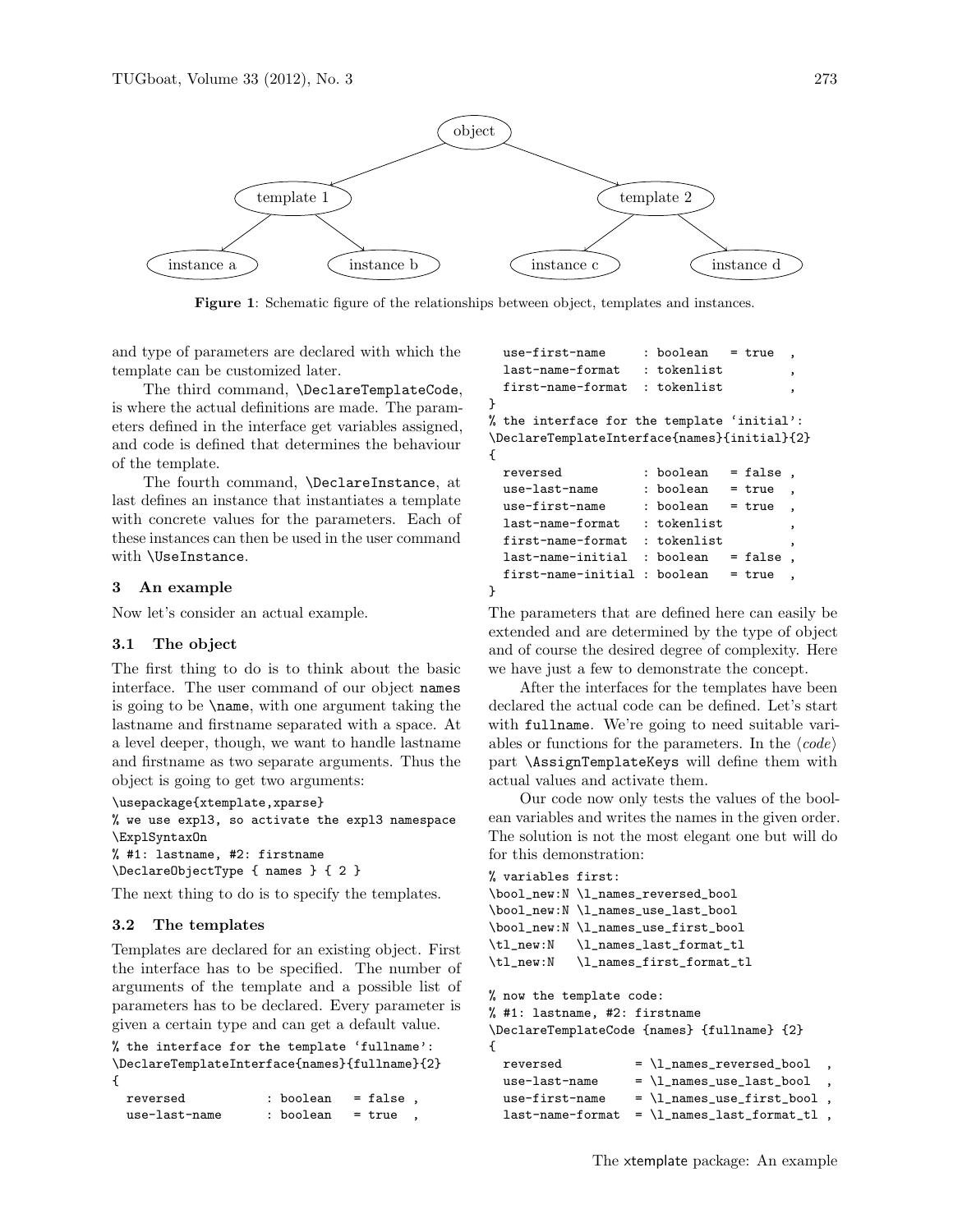```
first-name-format = \l_names_first_format_tl,
}
{
  \AssignTemplateKeys
  \bool_if:NTF \l_names_reversed_bool
  {
    \bool_if:NT \l_names_use_last_bool
      {{\tl_use:N \l_names_last_format_tl #2}}
    \bool_if:nT
      {
        \l_names_use_first_bool &&
        \l_names_use_last_bool
      }
      {,^{\sim}}\bool_if:NT \l_names_use_first_bool
      {{\tl_use:N \l_names_first_format_tl #1}}
 }
  {
    \bool_if:NT \l_names_use_first_bool
      {{\tl_use:N \l_names_first_format_tl #1}}
    \bool_if:nT
      {
        \l_names_use_first_bool &&
        \l_names_use_last_bool
      }
      {\tl_use:N \c_space_tl}
    \bool_if:NT \l_names_use_last_bool
      {{\tl_use:N \l_names_last_format_tl #2}}
 }
}
```
We can reuse most of the variables for the template initial but we're going to need a helper function that gets all but the initial of a name. The code is going to become a little bigger. Of course it could be written in a more elegant way but again, this will suffice for our demonstration purposes.

```
% two additional variables:
\bool_new:N \l_names_last_initial_bool
\bool_new:N \l_names_first_initial_bool
% helper function:
\cs_new:Npn \names_get_initial:w #1#2\q_stop
  {#1.}
% the template code:
% #1: lastname, #2: firstname
\DeclareTemplateCode {names}{initial}{2}
{
  reversed = \lceil \frac{1_{names\_reversed\_bool}}{\rceil}use-last-name = \l_names_use_last_bool ,
  use-first-name = \l_names_use_first_bool ,
  \verb|last-name-format = \verb|\l_name_s-last_format_t|,first-name-format = \lceil \cdot \cdot \cdot \rfloor , next\_format\verb|last-name-inital = \lnames_last_inital_bool|first-name-initial = \lceil \cdot \rceil -names_first_initial_bool,
}
{
  \AssignTemplateKeys
  \bool_if:NTF \l_names_reversed_bool
  {
    \bool_if:NT \l_names_use_last_bool
```

```
Clemens Niederberger
```

```
{
      \group_begin:
        \tl_use:N \l_names_last_format_tl
        \bool_if:NTF
          \l_names_last_initial_bool
          {\names_get_initial:w #2\q_stop}
          {#2}
      \group_end:
    }
  \bool_if:nT
    {
      \l_names_use_first_bool &&
      \l_names_use_last_bool
    }
    {,^7}\bool_if:NT \l_names_use_first_bool
    {
      \group_begin:
        \tl_use:N \l_names_first_format_tl
        \bool_if:NTF
          \l_names_first_initial_bool
          {\names_get_initial:w #1\q_stop}
          {#1}
      \group_end:
    }
}
{
  \bool_if:NT \l_names_use_first_bool
    {
      \group_begin:
        \tl_use:N \l_names_first_format_tl
        \bool_if:NTF
          \l_names_first_initial_bool
          {\names_get_initial:w #1\q_stop}
          {#1}
      \group_end:
    }
  \bool_if:nT
    {
      \l_names_use_first_bool &&
      \l_names_use_last_bool
    }
    {\tl_use:N \c_space_tl}
  \bool_if:NT \l_names_use_last_bool
    {
      \group_begin:
        \tl_use:N \l_names_last_format_tl
        \bool_if:NTF
          \l_names_last_initial_bool
          {\names_get_initial:w #2 \q_stop}
          {#2}
      \group_end:
    }
}
```
We're nearly there. For every template we need to declare at least one instance. And of course we need to define the user command.

#### 3.3 The instances

}

Declaring the instances is not complicated at all. You choose the template and assign values to the parameters. Here we will make three instances for each template: